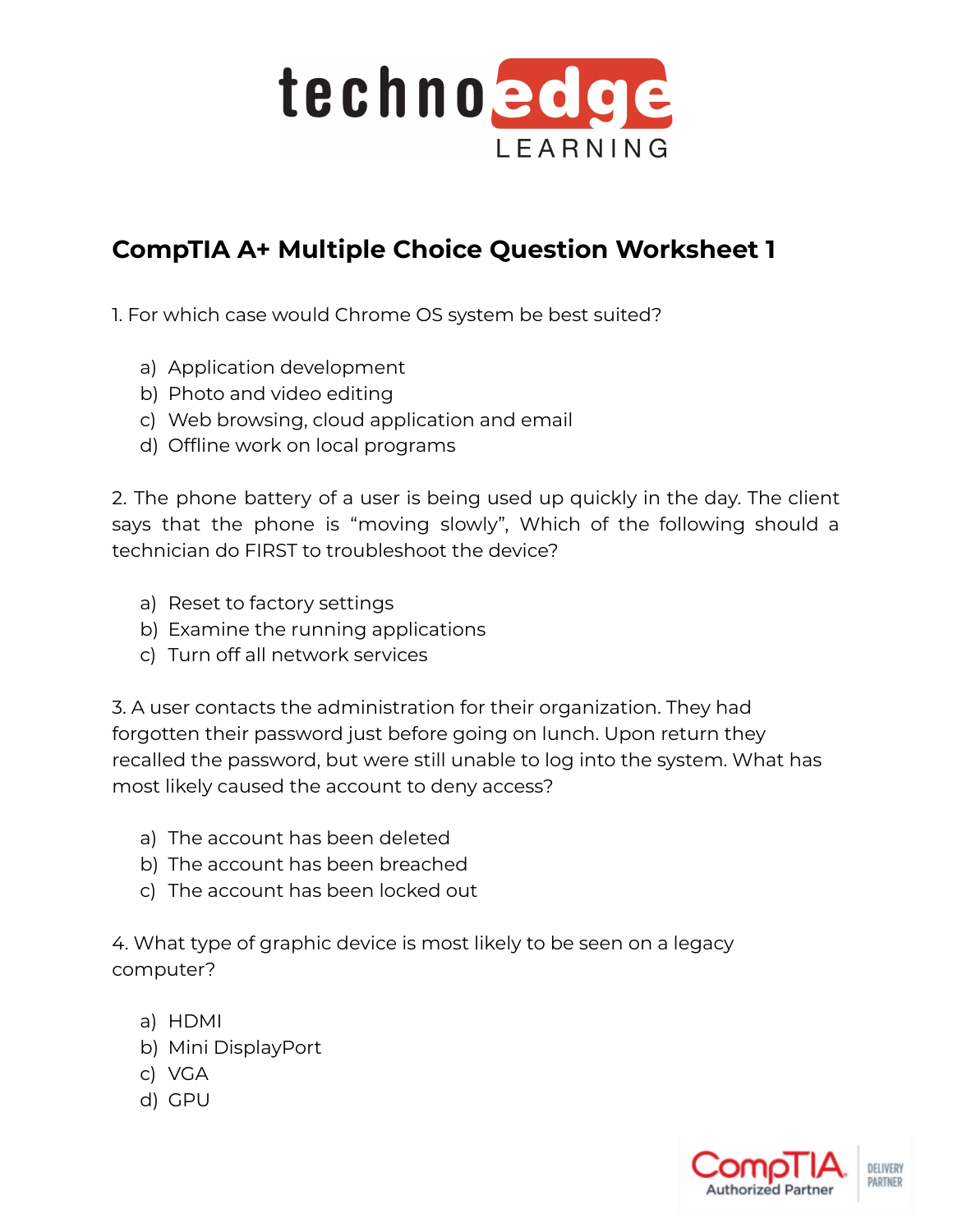

- 5. What is the final step in the Troubleshooting Process?
	- a) Document activities and outcomes
	- b) Treat related component
	- c) Test the system for accuracy
	- d) Evaluate the results
- 6. What is the most common laptop storage drive size?
	- a) 2.5
	- b) 3.0
	- c) 3.5
- 7. What is NFC most often used for?
	- a) Bluetooth
	- b) Wireless Payment Processing
	- c) Infrared
	- d) Network Function Control
- 8. What port does Remote Desktop Protocol (RDP)use?
	- a) TCP 3339
	- b) UDP 3345
	- c) TCP 3389
	- d) UDP 1338
- 9. Select the highest encryption out of the following:
	- a) WPA2
	- b) WPA
	- c) WEP

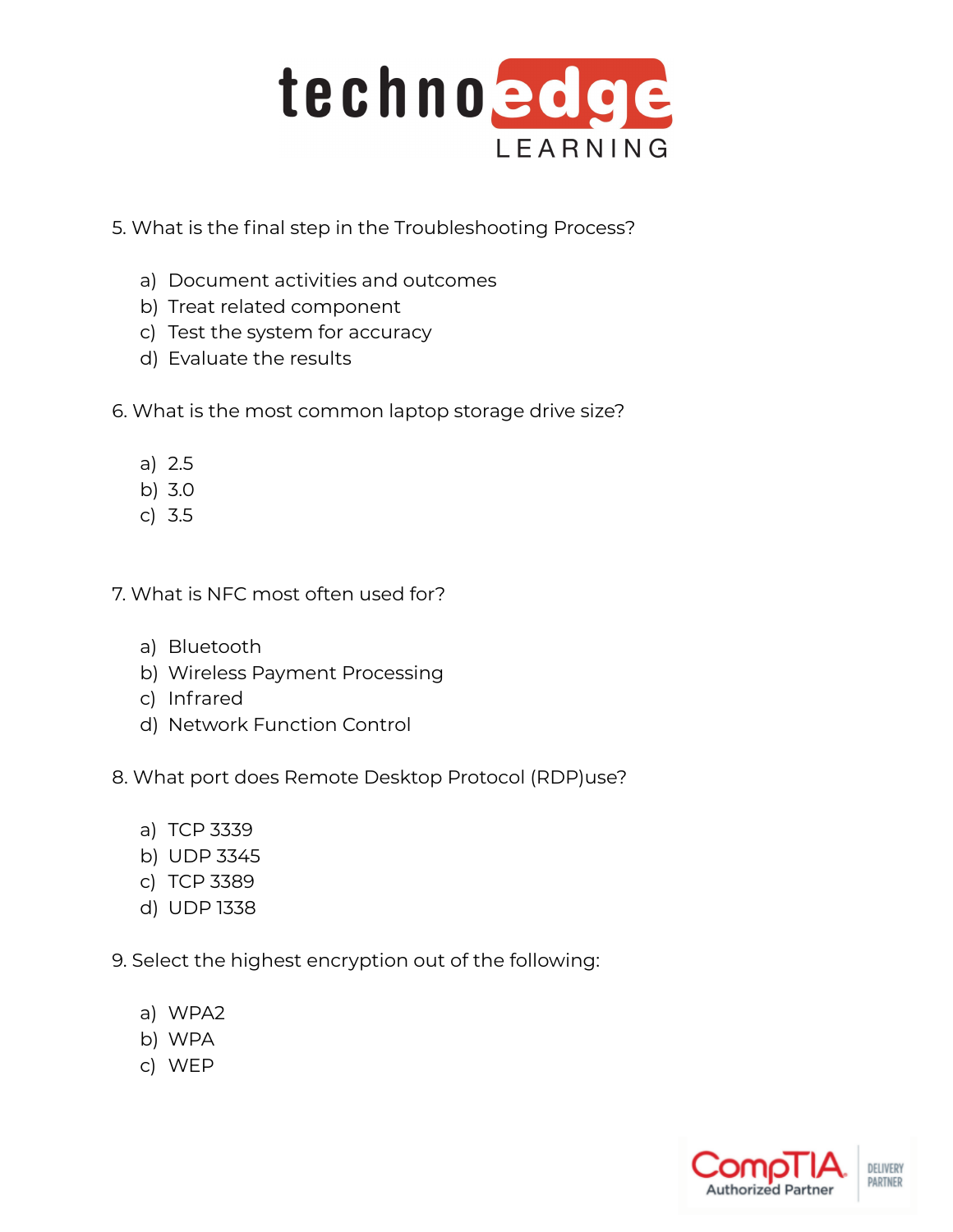

10. A client is concerned about security and only wants specific IP traffic, domains and URL addresses to be approved to be able to be allowed to go through the firewall. To achieve this you

- a) Utilize blacklisting
- b) Utilize Access Listing
- c) Utilize whitelisting

11. A MAN network is best described as:

- a) Larger than a WAN network
- b) Larger than a LAN network and Smaller than a WAN network
- c) Smaller than a WAN network and LAN network
- d) Larger than a PAN network and smaller than a LAN network

12. You are looking to provide connectivity for a group of people. You would like to make your mobile phone act like a wifi router to allow others to access wifi via your phone. To do this you would:

- a) Enable tethering
- b) Enable mobile hotspot
- c) Enable mirroring
- d) Enable mobile beaming

13. Every computer has an IP address. It is common for the IP address to automatically be assigned when the computer is turned on for the first time. This is called:

- a) DHCP
- b) AHCP
- c) AACP

**-------------------------------------------------------------------------------------------**

Answers: 1. **c**, 2. **b**, 3. **c**, 4. **c**, 5. **a**, 6. **a**, 7. **b**, 8. **c**, 9. **a**, 10. **c**, 11. **c**, 12. **b**, 13. **a**